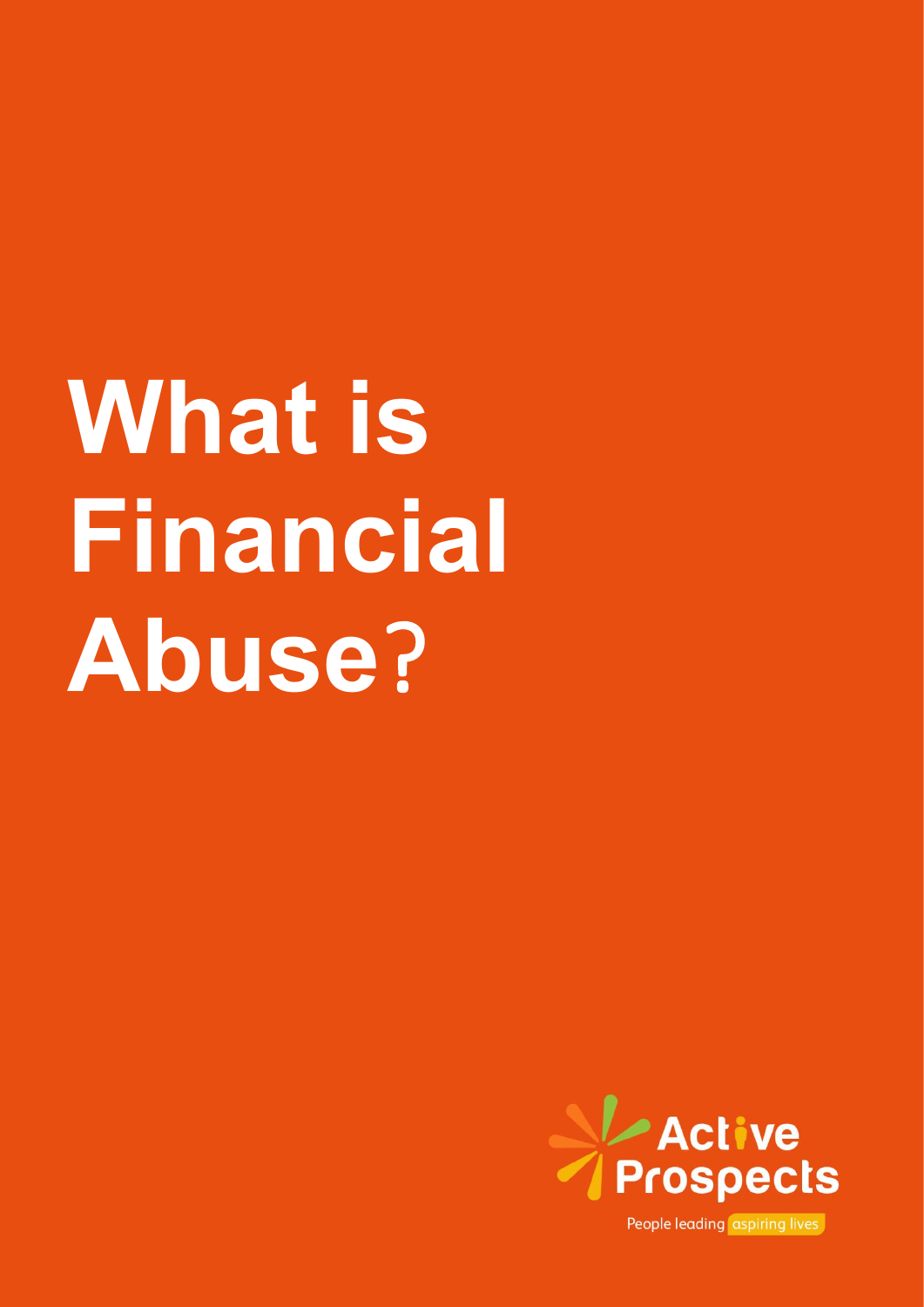



Financial or material abuse can take many forms including

Fraud

Taking out loans in your name

Using your store card or other property without persmision

Making calls from your phone

Theft stealing your money

Not giving you money for things you need

Not paying your bills for you

Eating your food

1 Castlefield Court, Church Street, Reigate, RH2 0AH t 01737924084 e info@activeprospects.org.uk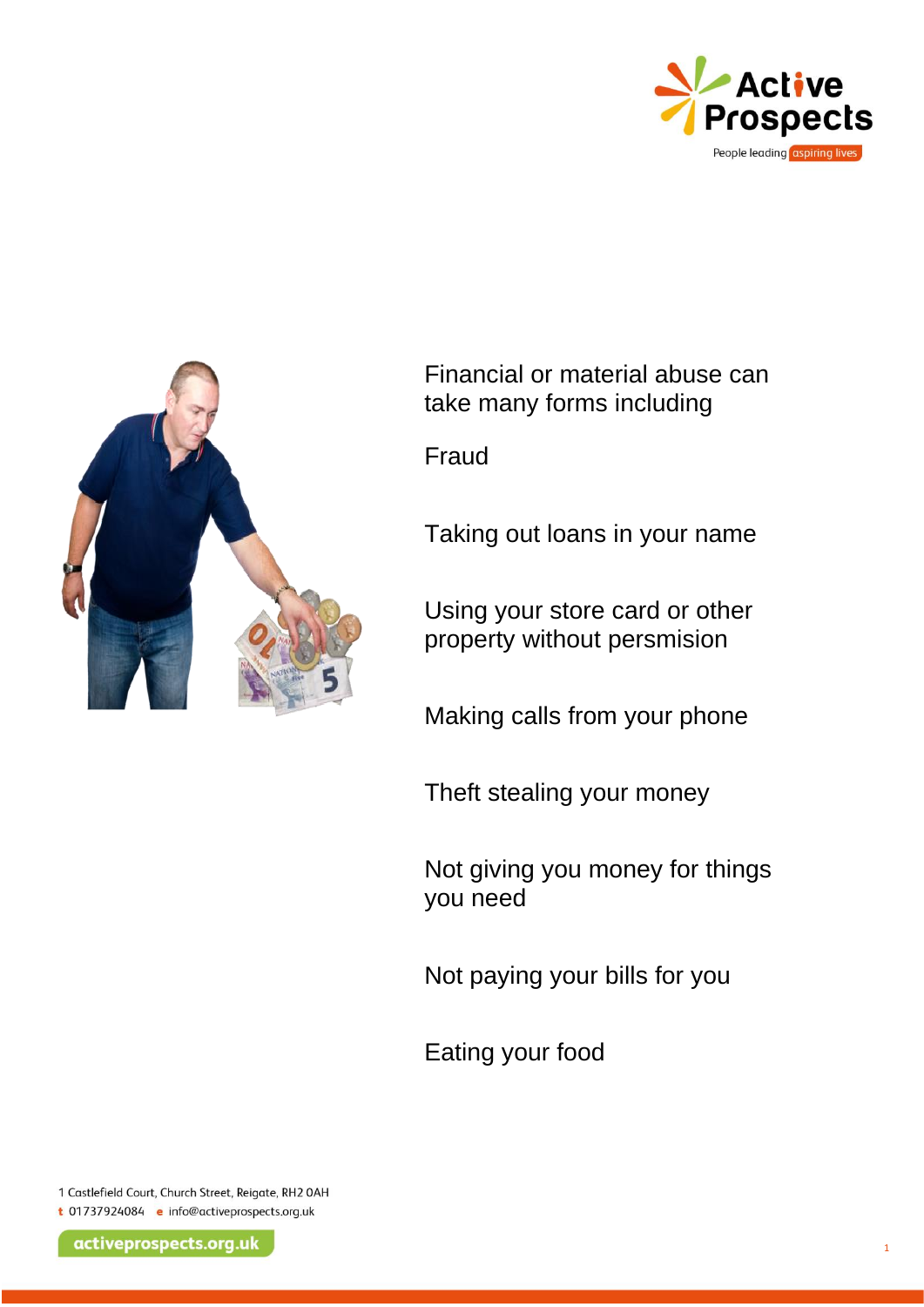



If you are not sure if you are being finaically abused answering yes to the following questions may mean that you are. Has someone you know:

Taken out credit in your name or money without your knowledge or permission?

Made you hand over control of your accounts?

Cashed your pension or other cheques without authorisation?

Added their name to your account?

Asked you to change your will?

Offered to buy shopping or pay bills but you don't see this happening?

1 Castlefield Court, Church Street, Reigate, RH2 OAH t 01737924084 e info@activeprospects.org.uk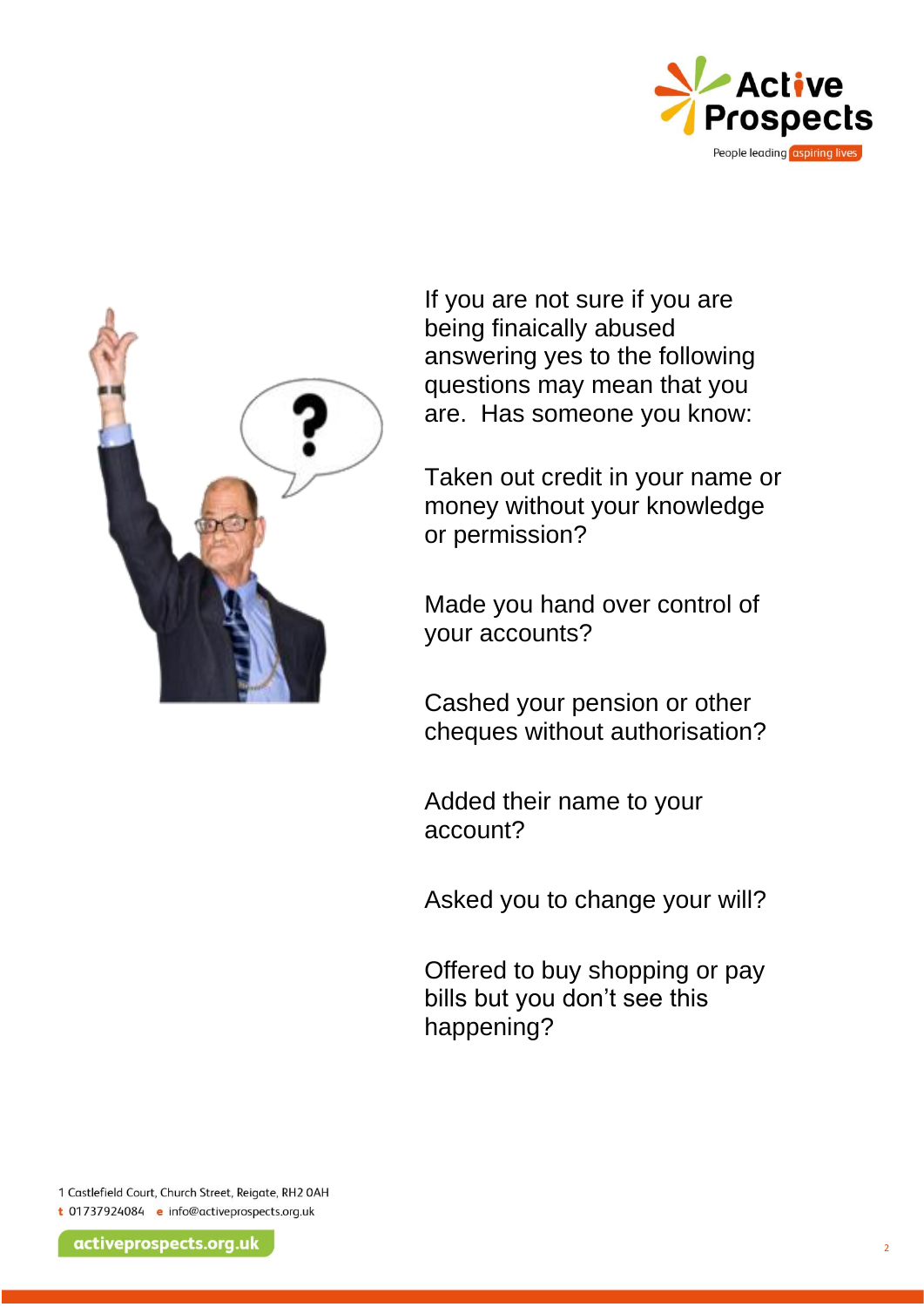



Financial abuse can be done by any one including;

Friends

Family

Carers

Support workers

**Companies** 

Statistics are startling:

At least 20% of all UK cases of adult abuse are financial

60-80% cases of financial abuse take place in a person's own home

Nearly 70% of financial abuse is carried out by a family member

1 Castlefield Court, Church Street, Reigate, RH2 0AH t 01737924084 e info@activeprospects.org.uk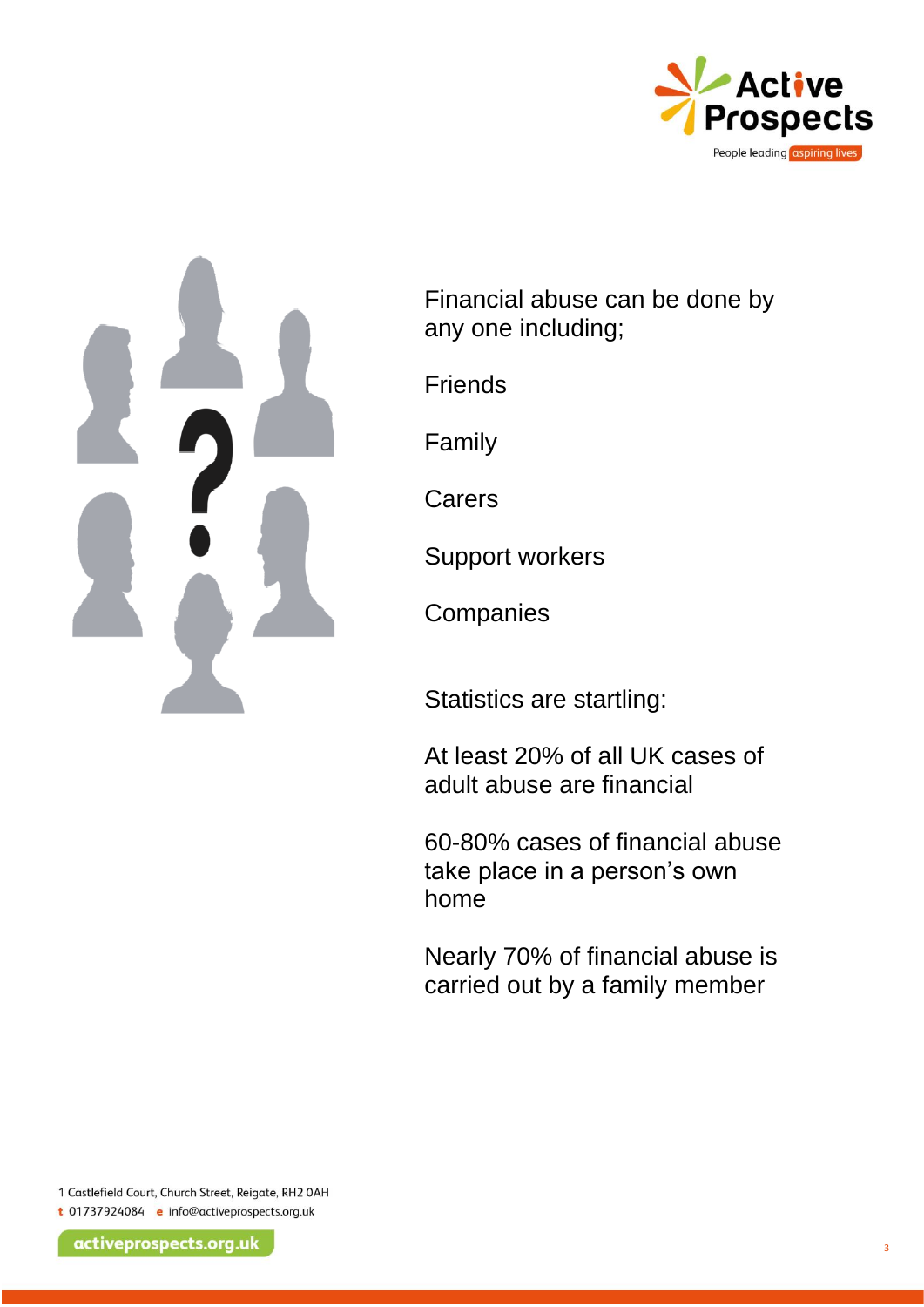



Financial abuse can happen to anyone but it can happen more often to people with learning disabilities because:

Some times people don't know about their right to be able to control their own money

Some times people are not aware they are being tricked

Some times people don't understand what a fair price is to pay for things.

Sometimes people are afraid to say no when they are asked to lend money

Sometimes the person is being bullied or scared into doing things.

1 Castlefield Court, Church Street, Reigate, RH2 OAH t 01737924084 e info@activeprospects.org.uk

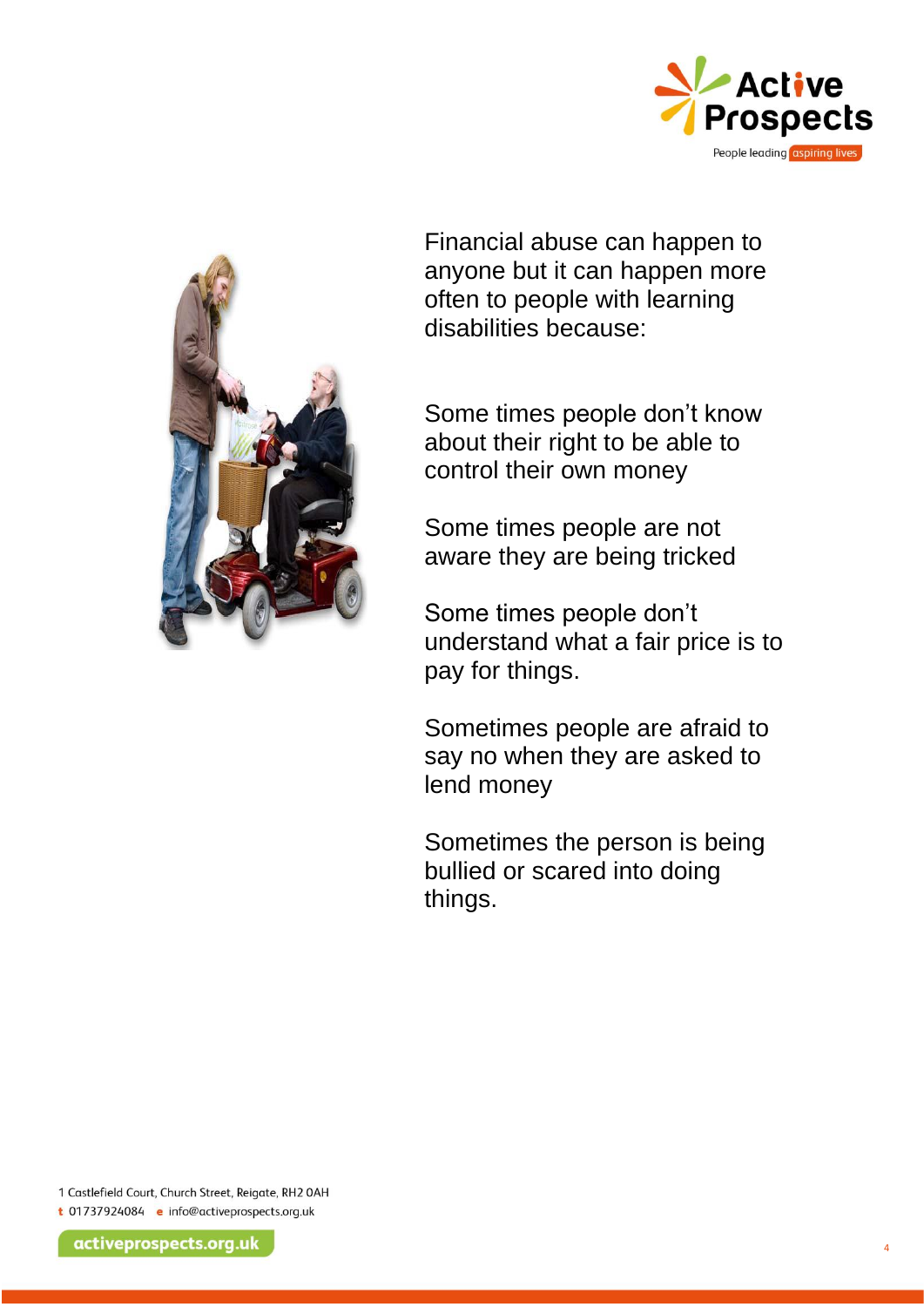



Ways to keep safe;

Don't give out personal PIN number for cards

Don't give anyone a blank cheque

Don't keep large sums of cash at home or with you.

Don't throw papers with personal details (eg name, address, date of birth) in the bin. If possible shred.

Don't sign up for store or credit cards, or loans if you do not understand the charges.

If you think you are or know someone who is being financially abused, what can you do?

Tell someone you trust.

Call your bank to report unknown transactions.

Contact The Office of The Public Guardian to get a deed of revocation to remove a Power of Attorney from your account.

1 Castlefield Court, Church Street, Reigate, RH2 OAH t 01737924084 e info@activeprospects.org.uk